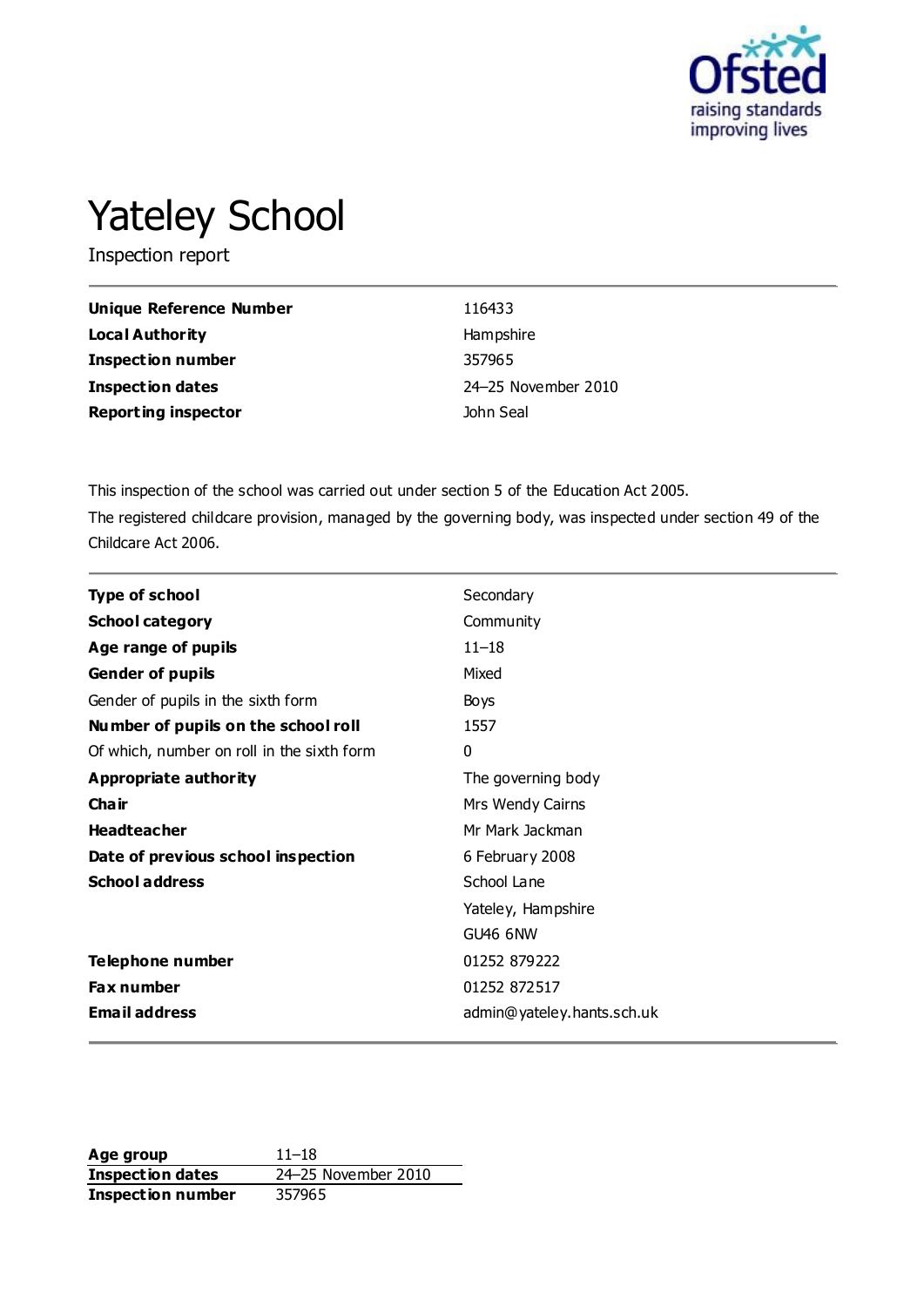**Number of children on roll in the registered childcare provision Date of last inspection of registered childcare provision**

Not previously inspected

**Age group** 11–18 **Inspection dates** 24–25 November 2010<br>**Inspection number** 357965 **Inspection number**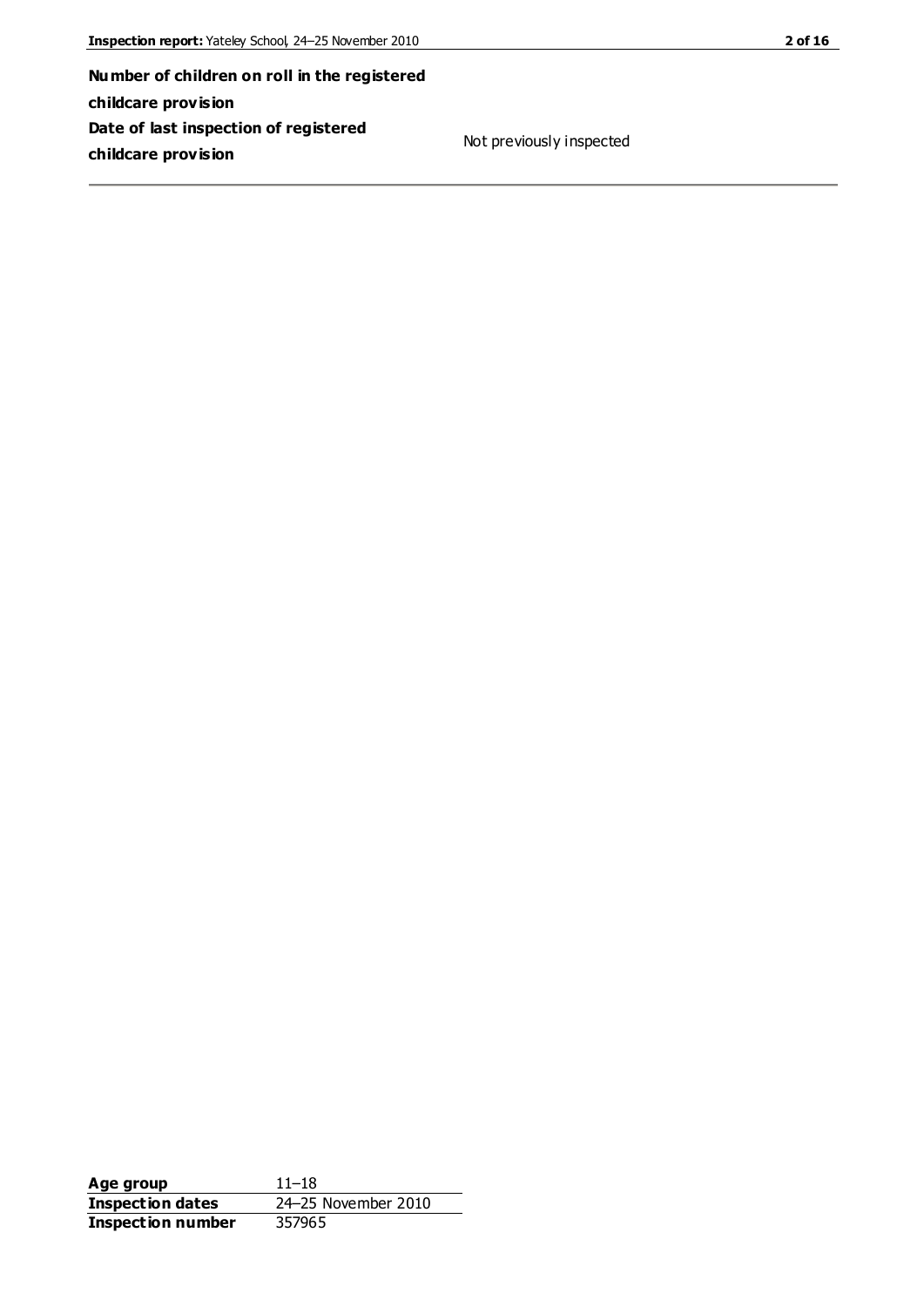The Office for Standards in Education, Children's Services and Skills (Ofsted) regulates and inspects to achieve excellence in the care of children and young people, and in education and skills for learners of all ages. It regulates and inspects childcare and children's social care, and inspects the Children and Family Court Advisory Support Service (Cafcass), schools, colleges, initial teacher training, work-based learning and skills training, adult and community learning, and education and training in prisons and other secure establishments. It assesses council children's services, and inspects services for looked after children, safeguarding and child protection.

Further copies of this report are obtainable from the school. Under the Education Act 2005, the school must provide a copy of this report free of charge to certain categories of people. A charge not exceeding the full cost of reproduction may be made for any other copies supplied.

If you would like a copy of this document in a different format, such as large print or Braille, please telephone 0300 1234 234, or email **[enquiries@ofsted.gov.uk](mailto:enquiries@ofsted.gov.uk)**.

You may copy all or parts of this document for non-commercial educational purposes, as long as you give details of the source and date of publication and do not alter the documentation in any way.

To receive regular email alerts about new publications, including survey reports and school inspection reports, please visit our website and go to 'Subscribe'.

Royal Exchange Buildings St Ann's Square Manchester M2 7LA T: 0300 1234 234 Textphone: 0161 618 8524 E: **[enquiries@ofsted.gov.uk](mailto:enquiries@ofsted.gov.uk)**

W: **[www.ofsted.gov.uk](http://www.ofsted.gov.uk/)**

© Crown copyright 2010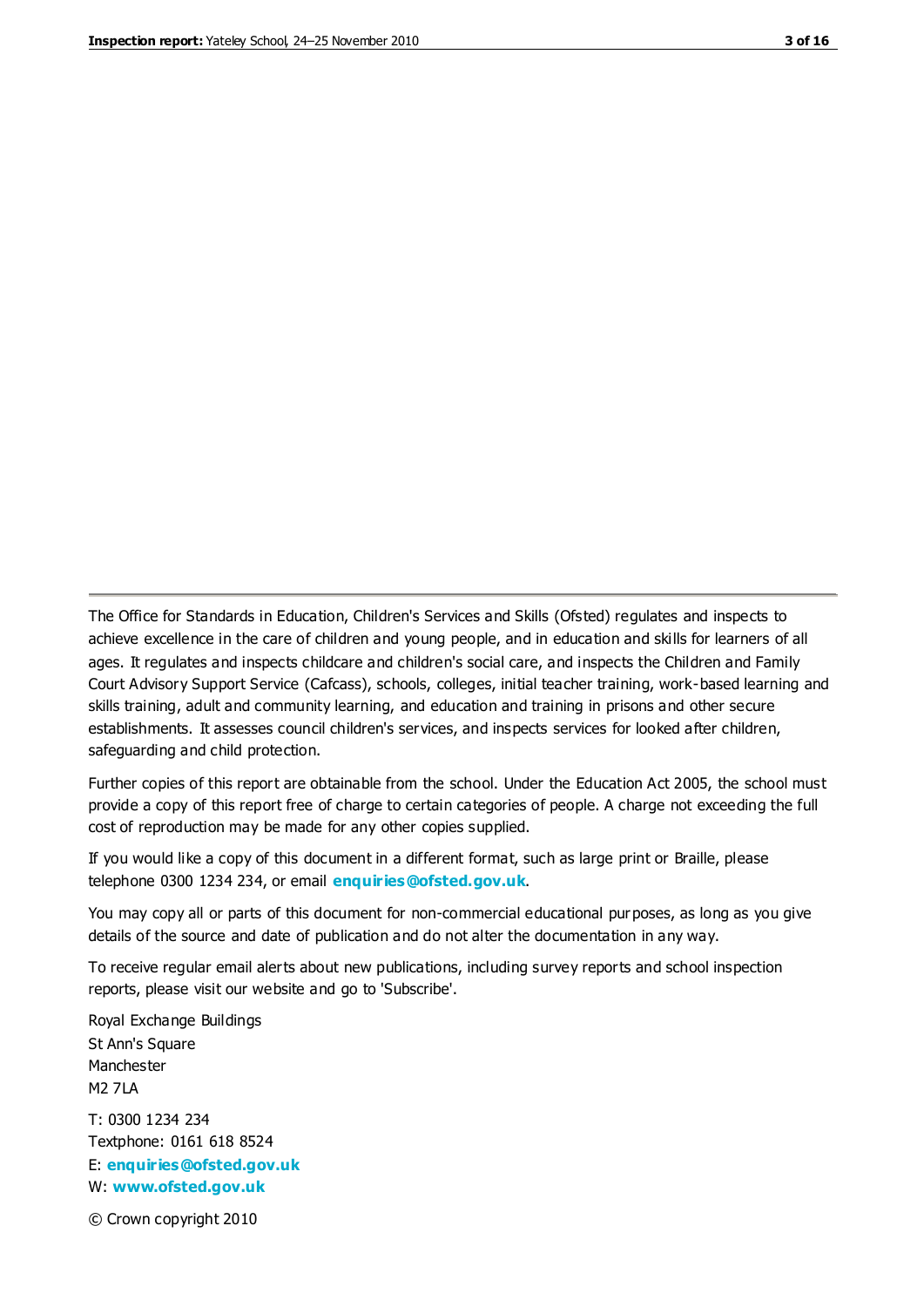# **Introduction**

This inspection was carried out by one of Her Majesty's Inspectors and five additional inspectors. They observed 51 lessons which involved seeing 51 teachers. Meetings were held with students, staff and members of the governing body. The inspectors observed the school's work and looked at: data on students' progress; a range of policies and planning documents; minutes of meetings; the school's self-evaluation documents; risk assessments; financial information; and the single central record of safeguarding checks on staff. The team analysed questionnaires returned by 316 parents and carers, 156 students and 77 staff.

The inspection team reviewed many aspects of the school's work. It looked in detail at the following.

- The speed and pace of students' learning.
- How well teachers use information about students' learning to help them make progress.
- $\blacksquare$  How effective the senior leaders and managers are in checking that students are making enough progress and how good the teaching is.
- The effectiveness of how the school collects, monitors and assesses information about its performance.

# **Information about the school**

Yateley is larger than average and is an arts specialist college. A very large proportion of students are of White British heritage. The proportion of students known to be eligible for free school meals is lower than average. The percentage of students identified as having special educational needs and/or disabilities is about the same as the national average. Their needs include specific or moderate learning difficulties. The school has achieved the Sportsmark and Artsmark gold awards. The governing body manages an on-site childcare and nursery provision which was inspected at the same time as the school.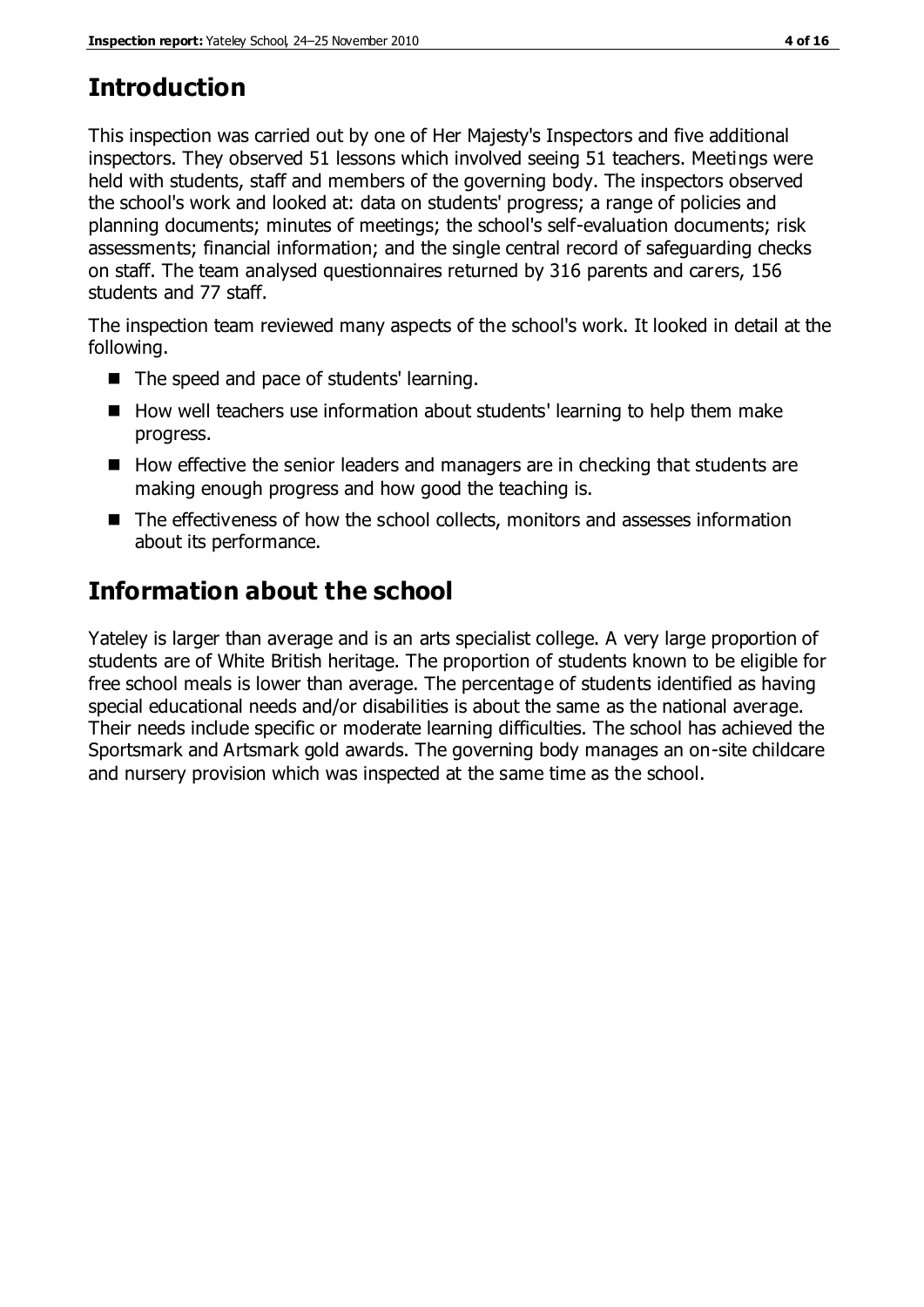# **Inspection judgements**

| Overall effectiveness: how good is the school?  | $\overline{2}$ |
|-------------------------------------------------|----------------|
| The school's capacity for sustained improvement |                |

#### **Main findings**

Yateley is a good and rapidly improving school. Parents and carers hold the school in high regard and rightly so. It has many strengths which include:

- qood teaching
- a good curriculum
- **P** provision of good care, guidance and support
- good Early Years Foundation Stage provision
- a strong and vibrant sixth form.

The school has made great steps forward since its last inspection; the headteacher, appointed in September 2009, has been unflinching in his quest for higher standards and better quality of teaching.

Yateley students are positive and responsive to their life at school. This is clearly seen in their:

- above average attendance rates
- good and sometimes outstanding behaviour; students say they feel safe and cared for, incidences of bullying are rare and when they happen are tackled efficiently
- very positive attitudes towards their learning and school life in general
- **P** positive and friendly attitudes and relationships towards each other and staff.

Teaching is good and there is some exemplary practice. However, occasionally, there are instances when some teachers do not use assessment strategies effectively. For example, students' progress is not always supported well enough by providing them with clear feedback about their next steps in learning.

The school has had a long track record of above average GCSE results which has typically met most students' attainment on entry. 2010 saw a significant upswing in results leading to well above average standards at the end of Key Stage 4.

The school has suitable safeguarding systems and procedures. These approaches to safeguarding have very recently been implemented and administration systems with regard to this are becoming more rigorous. Consequently, all staff appointed have been checked before they work with children.

The practical promotion of community cohesion is effective, with appropriate links to a school in Africa and many examples of how the school works with the local community. However, there is no audit or plan of the school's work and priorities in this area. As a result, provision for community cohesion is satisfactory rather than good.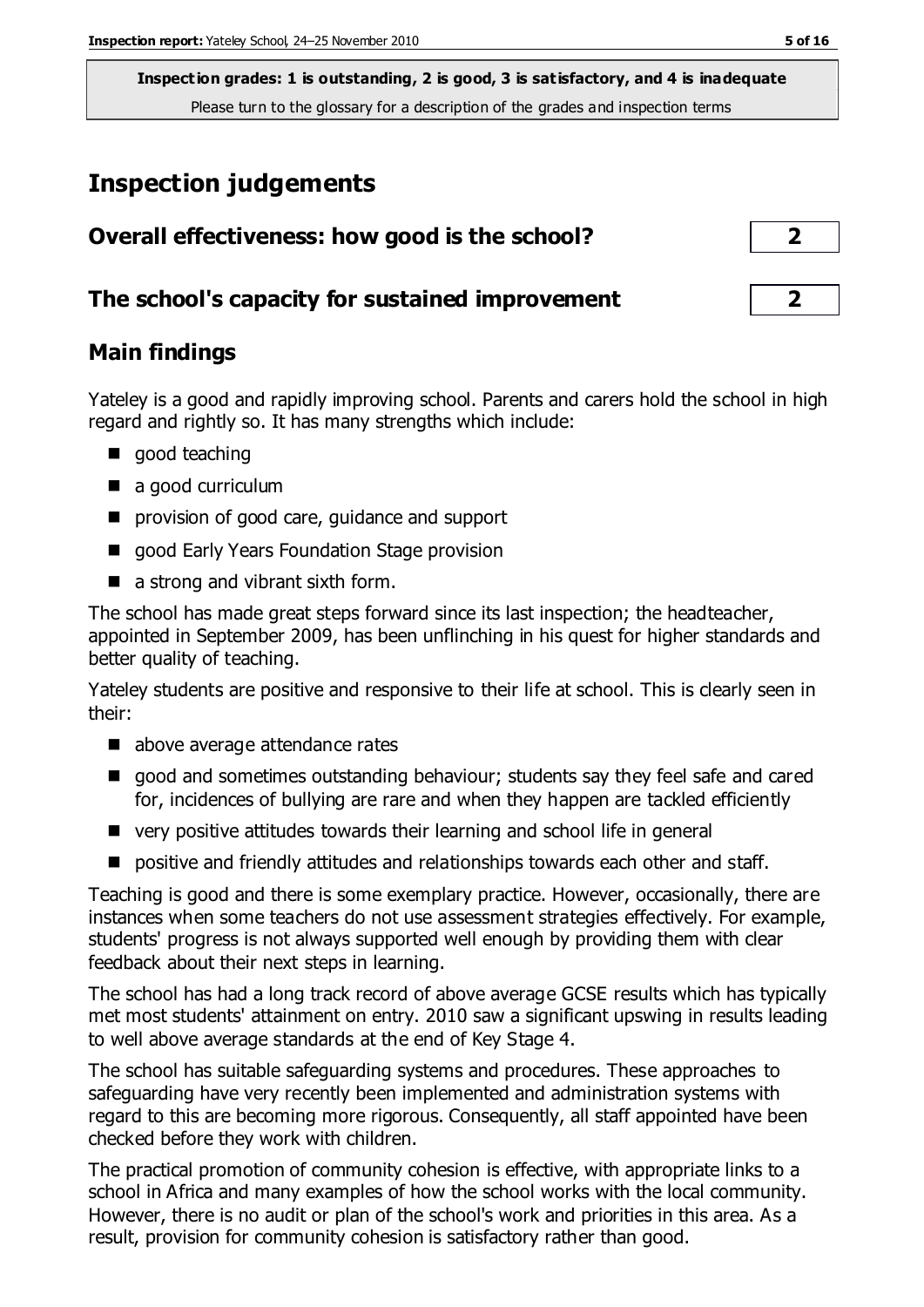The headteacher, senior managers and governing body have ensured recent improvements are becoming embedded. Their high expectations, positive impact on standards and quality of provision underline the school's good capacity to improve.

## **What does the school need to do to improve further?**

- Improve the quality of the teaching and learning further by:
	- $-$  ensuring nearly all teaching is at least as good as the best in the school by the end of July 2011
	- using student assessment information more accurately to inform lesson planning
	- improving detailed feedback to individual students which should include: informing students of their next steps in learning, incisive questioning and constructive marking.
- Applying the same rigour employed to track and analyse student progress to all data analysis, particularly with regard to:
	- $-$  the administrative systems for safeguarding
	- auditing and identifying priorities for community cohesion.

### **Outcomes for individuals and groups of pupils 2**

The school's renewed focus on increasing levels of attainment over the last year has ensured that there has been a significant increase in the proportion of students achieving five A\* to C GCSEs including English and mathematics. This is well above the national average and higher than the school has achieved in previous years. Its specialist status has ensured that GCSEs in subjects such as drama, graphics and dance are well above the national average. In lessons and work seen during the inspection, most students' progress is generally good and their attainment is continuing to be high.

Different groups of students, including those who have been identified as having special educational needs and/or disabilities, and those known to be eligible for free school meals, are effectively identified early on in their school life and very well supported by the wellled and managed support team. As a result, they make good progress throughout their time in the school and their attainment is generally higher then expected for students with similar needs.

Most students and parents and carers feel the lunchtime meals have healthy options, and there are good participation rates for physical activities. While the school's provision for supporting healthy lifestyles is good overall, a few parents and carers and students expressed the view that more could be done to encourage a better understanding of how to live a healthier lifestyle. The large majority of students spoken to or who returned questionnaires indicated very strongly that they felt very safe in the school.

The students have good basic skills in literacy, numeracy, and information and communication technology; these, in conjunction with their positive attitudes to working together and forming good relationships, ensure they are well prepared for the future.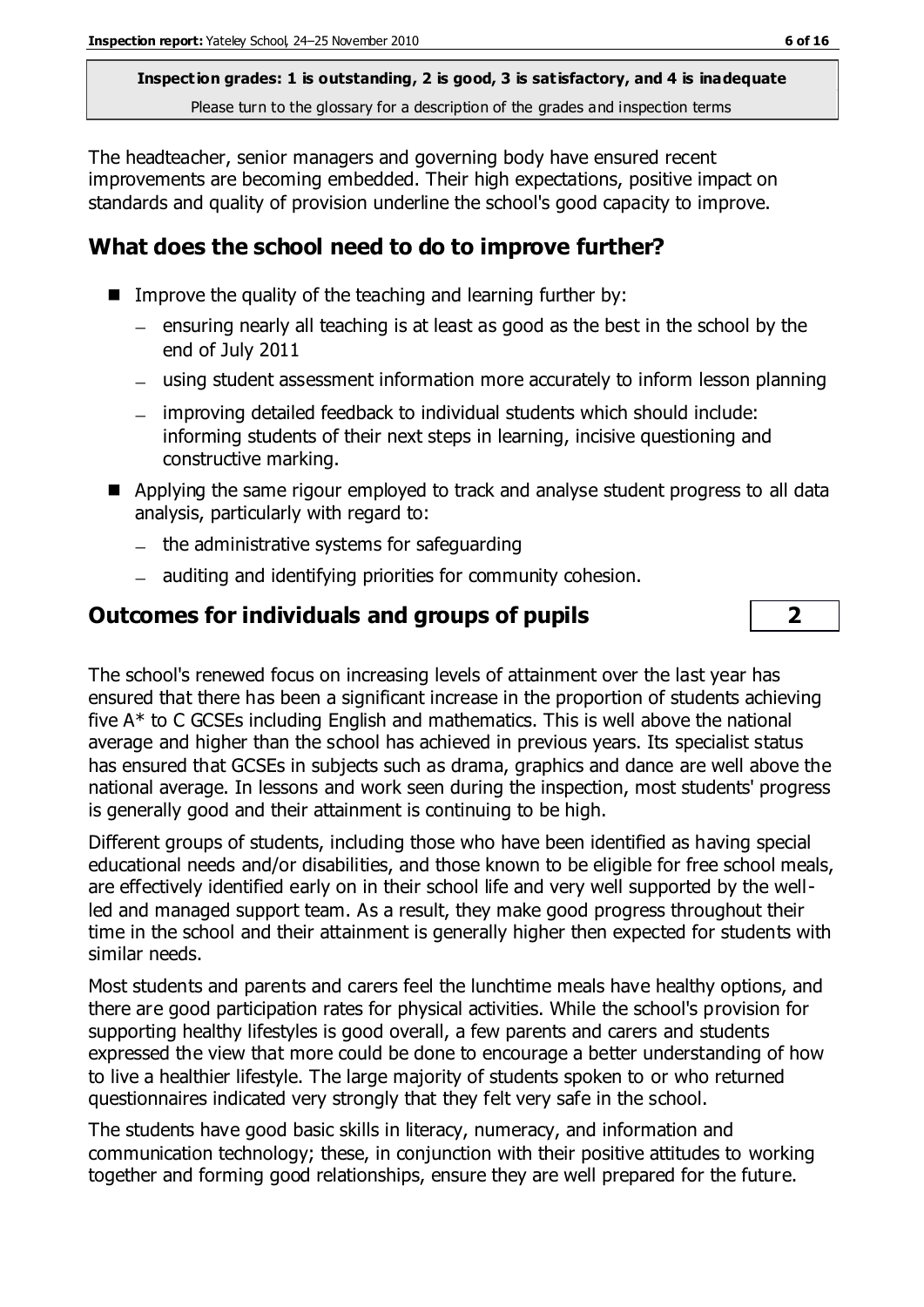# **Inspection grades: 1 is outstanding, 2 is good, 3 is satisfactory, and 4 is inadequate**

Please turn to the glossary for a description of the grades and inspection terms

#### These are the grades for pupils' outcomes

| Pupils' achievement and the extent to which they enjoy their learning                                                     | 2                       |
|---------------------------------------------------------------------------------------------------------------------------|-------------------------|
| Taking into account:<br>Pupils' attainment <sup>1</sup>                                                                   | 2                       |
| The quality of pupils' learning and their progress                                                                        | $\mathcal{P}$           |
| The quality of learning for pupils with special educational needs and/or disabilities<br>and their progress               | 2                       |
| The extent to which pupils feel safe                                                                                      | $\overline{\mathbf{2}}$ |
| Pupils' behaviour                                                                                                         | 2                       |
| The extent to which pupils adopt healthy lifestyles                                                                       | 2                       |
| The extent to which pupils contribute to the school and wider community                                                   | $\overline{2}$          |
| The extent to which pupils develop workplace and other skills that will contribute to<br>their future economic well-being | $\overline{\mathbf{2}}$ |
| Taking into account:<br>Pupils' attendance <sup>1</sup>                                                                   | 1                       |
| The extent of pupils' spiritual, moral, social and cultural development                                                   | $\overline{\mathbf{2}}$ |

<sup>1</sup> The grades for attainment and attendance are: 1 is high; 2 is above average; 3 is broadly average; and 4 is low

# **How effective is the provision?**

Since the arrival of the headteacher a year ago, there has, quite rightly, been a strong emphasis on the improvement of the quality of teaching and learning. Consequently, there is an even larger proportion of good teaching across the school than there was at the time of the last inspection.

The key features of the school's good or better lessons are:

- clear use of information about students' prior learning in lesson plans
- students demonstrate a good ability to learn independently
- high expectations by teachers of what students are capable of
- $\blacksquare$  effective explanation of what students have to do to reach the next steps in their learning
- good use of questioning based on teachers' well-grounded subject knowledge
- pacey, exciting and practical activities which provide students with good opportunities to practise and extend their skills and knowledge.

The school is well aware of the remaining satisfactory lessons. These are being effectively addressed by senior leaders and managers. In these lessons: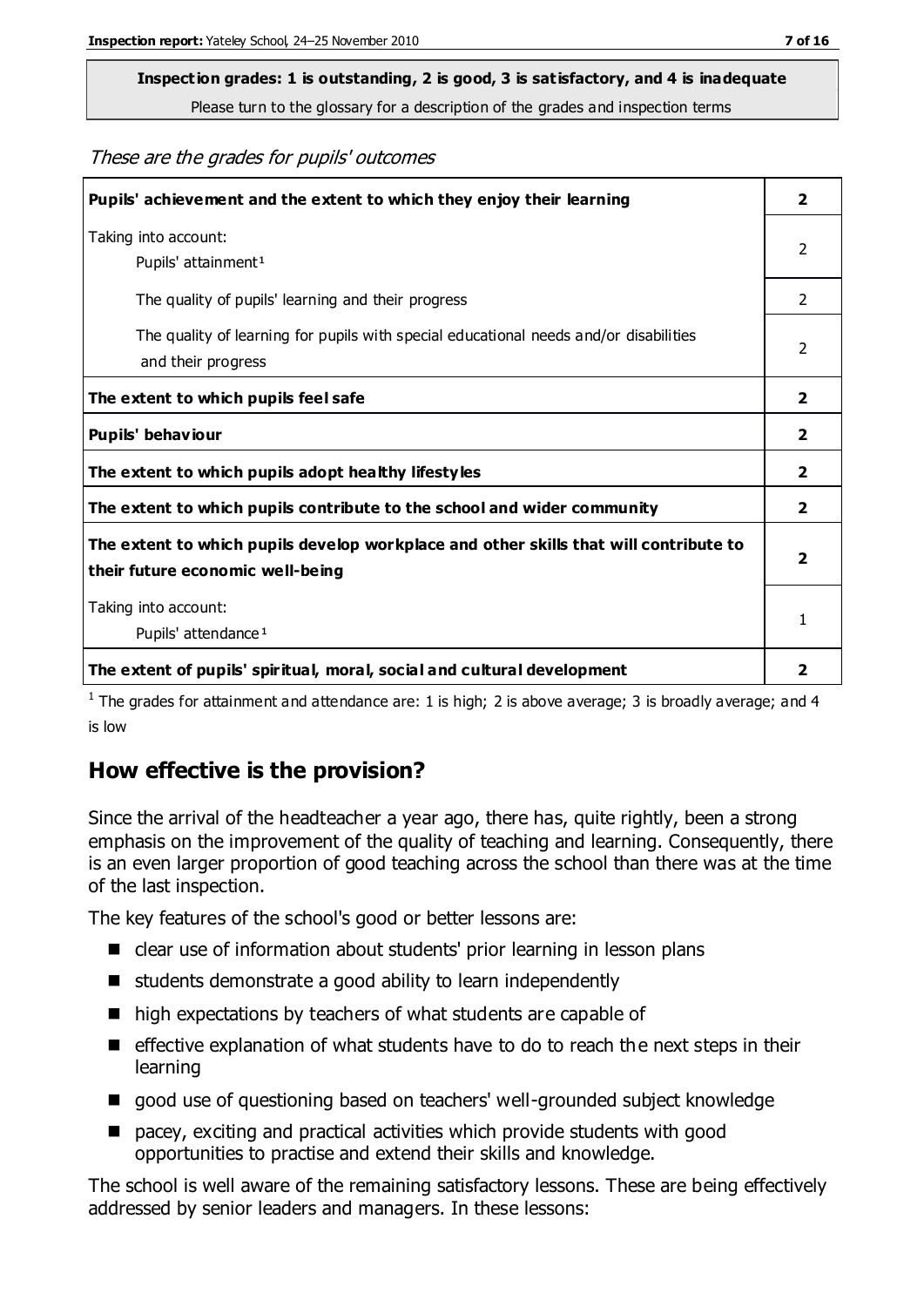- assessment information regarding students' attainment and progress is not used to inform planning
- learning activities are not matched to the different abilities of students, which slows down their learning or does not provide enough support when they find something difficult
- $\blacksquare$  teachers talk for too long and do not provide students with enough opportunities for hands-on learning
- during lessons, students are not provided with helpful verbal or written feedback to highlight their next steps or how to achieve a better grade.

The curriculum is well organised and thoughtful, and meets the needs of students well. There are some good examples of how the school works in partnership with other providers and vocational provision is well established and effective. There have been improvements to how the Key Stage 3 curriculum is organised, starting with Year 7 students. As a result, the learning needs of students of different abilities are more closely met but these have not been in place long enough to evaluate their full impact.

Literacy, numeracy, and information and communication technology skills are generally taught well, but they are not always applied consistently across different subjects. In Key Stage 4, students have a wide variety of pathway options which cater for their needs well. However, many of the initiatives are quite recent and are just beginning to have a positive impact on promoting students' learning even further. There is a very wide range of activities which enrich the curriculum including clubs for science, art and cooking. To underpin the effective work of its specialist status, the school successfully entered the 'Rock Challenge' competition.

The school cares well for its students. Many of them talk positively about their transition from primary school and older students feel they are prepared well for leaving school or moving on into the sixth form. Vulnerable students and their families are well supported through the school's effective partnership work with other agencies including the Educational Psychology Service and social care agencies. The recent introduction of the school's house system is providing students with effective pastoral care. The school employs a range of support staff including a full-time school nurse, a Connexions counsellor and parent support advisers.

| The quality of teaching                                                                                    |  |
|------------------------------------------------------------------------------------------------------------|--|
| Taking into account:<br>The use of assessment to support learning                                          |  |
| The extent to which the curriculum meets pupils' needs, including, where relevant,<br>through partnerships |  |
| The effectiveness of care, guidance and support                                                            |  |

These are the grades for the quality of provision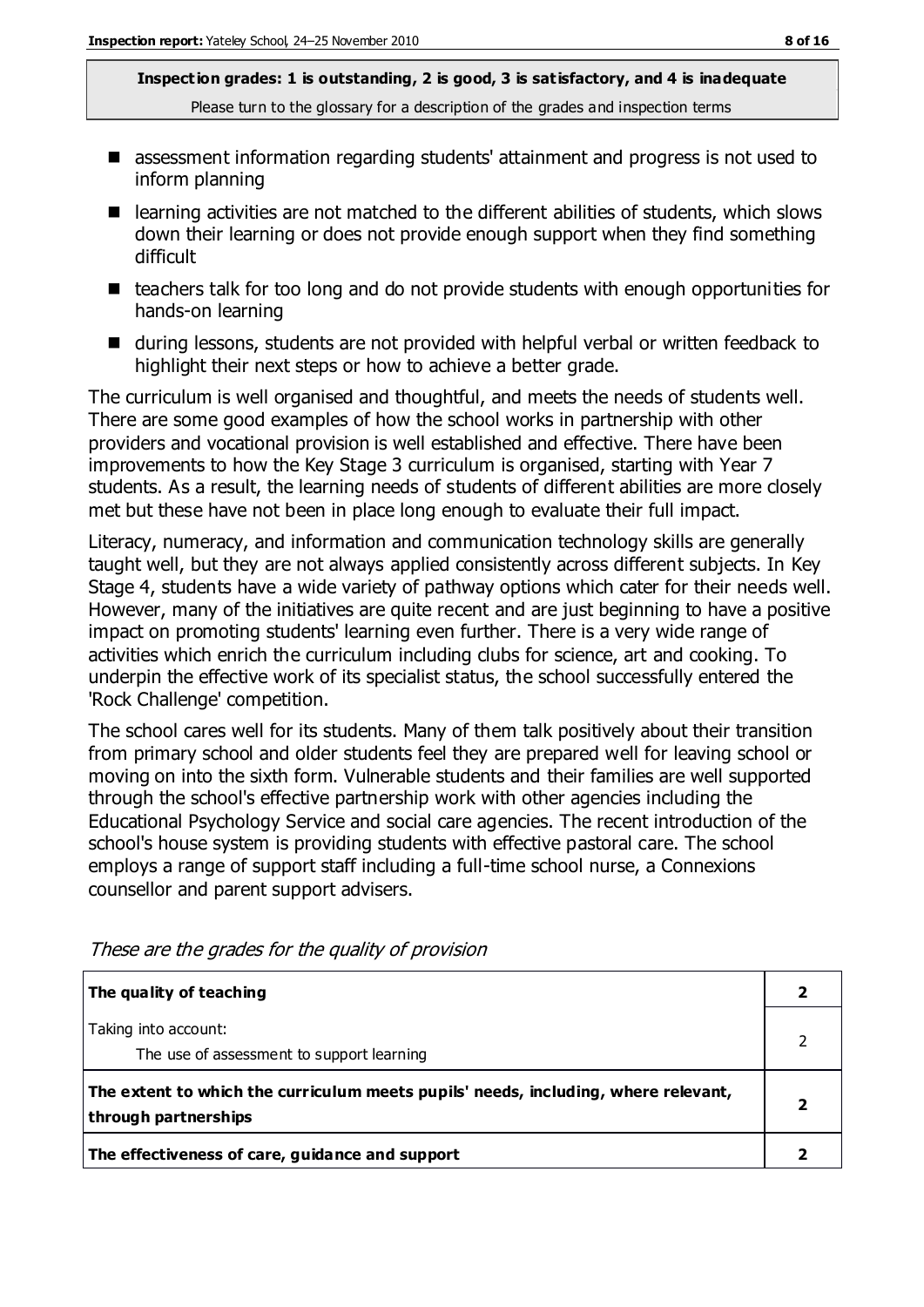**Inspection grades: 1 is outstanding, 2 is good, 3 is satisfactory, and 4 is inadequate**

Please turn to the glossary for a description of the grades and inspection terms

#### **How effective are leadership and management?**

The current high standards, good student progress and improving quality of teaching can be directly attributed to the unambiguous expectations of the headteacher. His leadership has enabled senior managers have a greater sense of purpose and autonomy. Consequently, they have increased their rigour in monitoring and evaluating the school's performance. The role of the governing body is increasingly influential. It has a clear understanding of what the school is good at and what it needs to do to improve further. It is developing a strong approach to holding the school to account. The school's very low tolerance of discrimination and high expectations has resulted in very little difference in outcomes for different groups and swift action to tackle any potential inequality. The school's links with parents and carers are strongly underpinned with good communication processes. As a result, parents and carers feel confident to approach the school to discuss their children's progress and well-being.

These are the grades for leadership and management

| The effectiveness of leadership and management in embedding ambition and driving<br>improvement                                                                  | $\overline{2}$          |
|------------------------------------------------------------------------------------------------------------------------------------------------------------------|-------------------------|
| Taking into account:<br>The leadership and management of teaching and learning                                                                                   | 2                       |
| The effectiveness of the governing body in challenging and supporting the<br>school so that weaknesses are tackled decisively and statutory responsibilities met | $\overline{\mathbf{2}}$ |
| The effectiveness of the school's engagement with parents and carers                                                                                             | $\mathbf{2}$            |
| The effectiveness of partnerships in promoting learning and well-being                                                                                           | $\mathbf{2}$            |
| The effectiveness with which the school promotes equality of opportunity and tackles<br>discrimination                                                           | $\overline{\mathbf{2}}$ |
| The effectiveness of safeguarding procedures                                                                                                                     | 3                       |
| The effectiveness with which the school promotes community cohesion                                                                                              | 3                       |
| The effectiveness with which the school deploys resources to achieve value for money                                                                             | 2                       |

# **Early Years Foundation Stage**

Babies and children are provided with a safe and secure environment. Although there are strong links with parents and carers which result in positive relationships, the setting recognises even more can be done to improve these links even further. The setting ensures that the very young children and babies are given close and constant care and attention. All staff maintain a clean, safe and stimulating environment. The older children are encouraged effectively by the staff to develop their independent skills and there is a good mix of adult- and child-led activities over the day. There is a good team approach across the setting and their effective planning ensures children have access to a good range of resources and activities. The well-qualified staff are conscientious in the assessments of children's development which are regularly completed in line with the six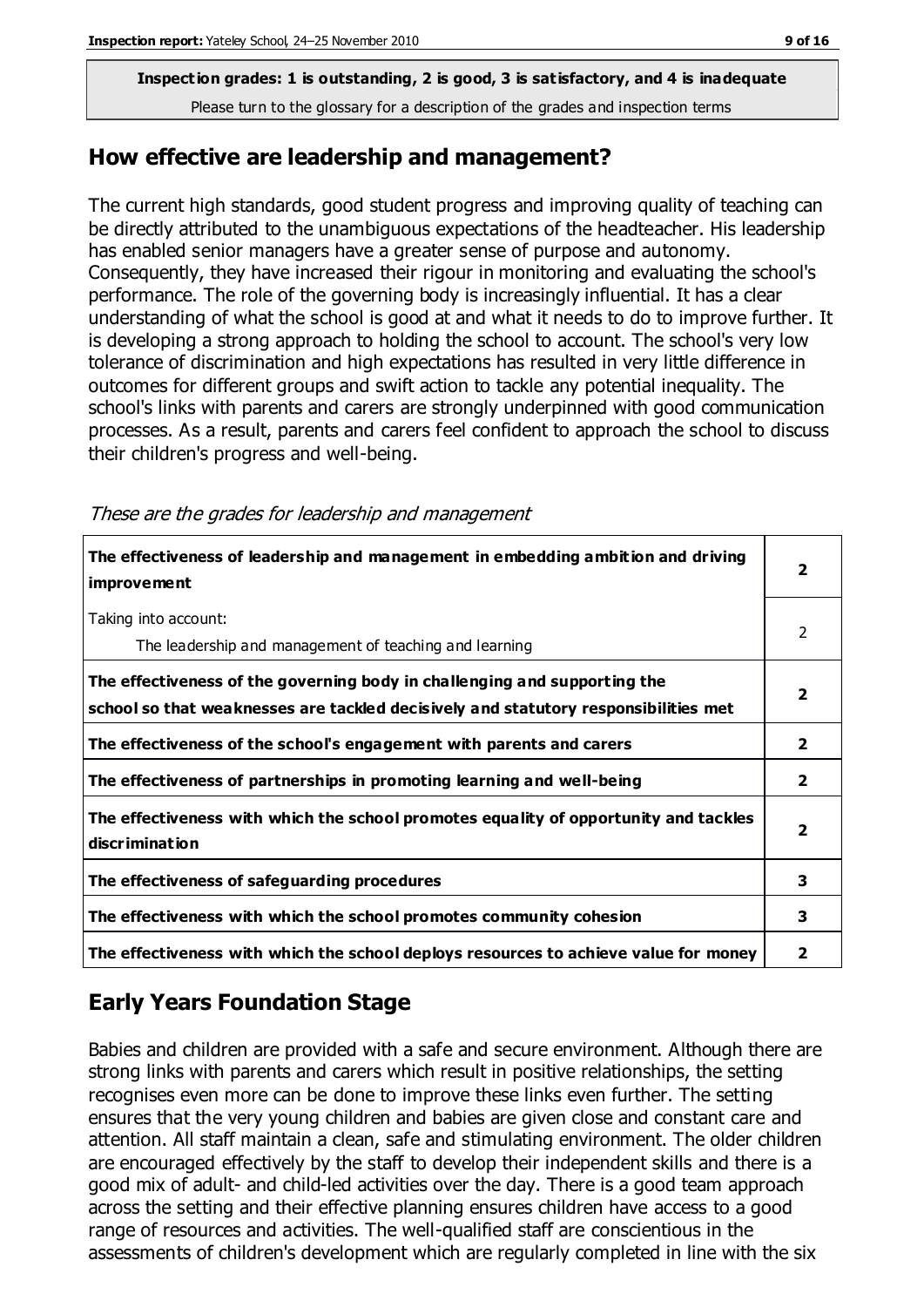areas of learning. The outdoor learning environment has developed well since the last inspection and there are good plans to enrich this area even further with even more stimulating activities.

The nursery is led well by the experienced nursery leader and her deputy. They have made sure that all the areas for improvement from the last inspection have been addressed and know what to do to improve further. In addition, they maintain an up-todate set of policies and procedures including those for safeguarding. As a result of the good leadership and management, the strong and cohesive team has created a caring, warm and friendly place for children and babies to develop safely and happily.

These are the grades for the Early Years Foundation Stage

| Overall effectiveness of the Early Years Foundation Stage                             |  |
|---------------------------------------------------------------------------------------|--|
| Taking into account:<br>Outcomes for children in the Early Years Foundation Stage     |  |
| The quality of provision in the Early Years Foundation Stage                          |  |
| The effectiveness of leadership and management of the Early Years Foundation<br>Stage |  |

# **Sixth form**

There is a picture of steady improvement which has accelerated rapidly in the last year. This is because of the relentless drive and excellent leadership and management of the sixth form over recent years. Consequently, students make good and, in some subjects, outstanding progress resulting in above average attainment at A and AS level, including at the highest grades, and exceptional progress in the BTEC courses. Advice and guidance for students is personalised and well matched resulting in the majority of them being on courses in which they will do well.

Students value the wide range of enrichment provided, including the opportunity to run activities for younger students, such as producing plays in the House drama competition. They are overwhelmingly positive about the support they receive with many choosing to continue their learning at Yateley after Key Stage 4. Most teaching motivates and engages students. In the best lessons, students take responsibility for their own learning, working collaboratively and challenging one another. However, in a few lessons, passive learning persists and skills for independent learning are not fully developed.

Tracking systems to alert students, teachers and parents and carers to any underachievement are well developed and keenly focused on the most vulnerable. The head of sixth form's determination to improve results and the quality of learning for all students has established a climate for learning that is ambitious, safe and inclusive. A student described it as 'a great place to grow in confidence and individuality'.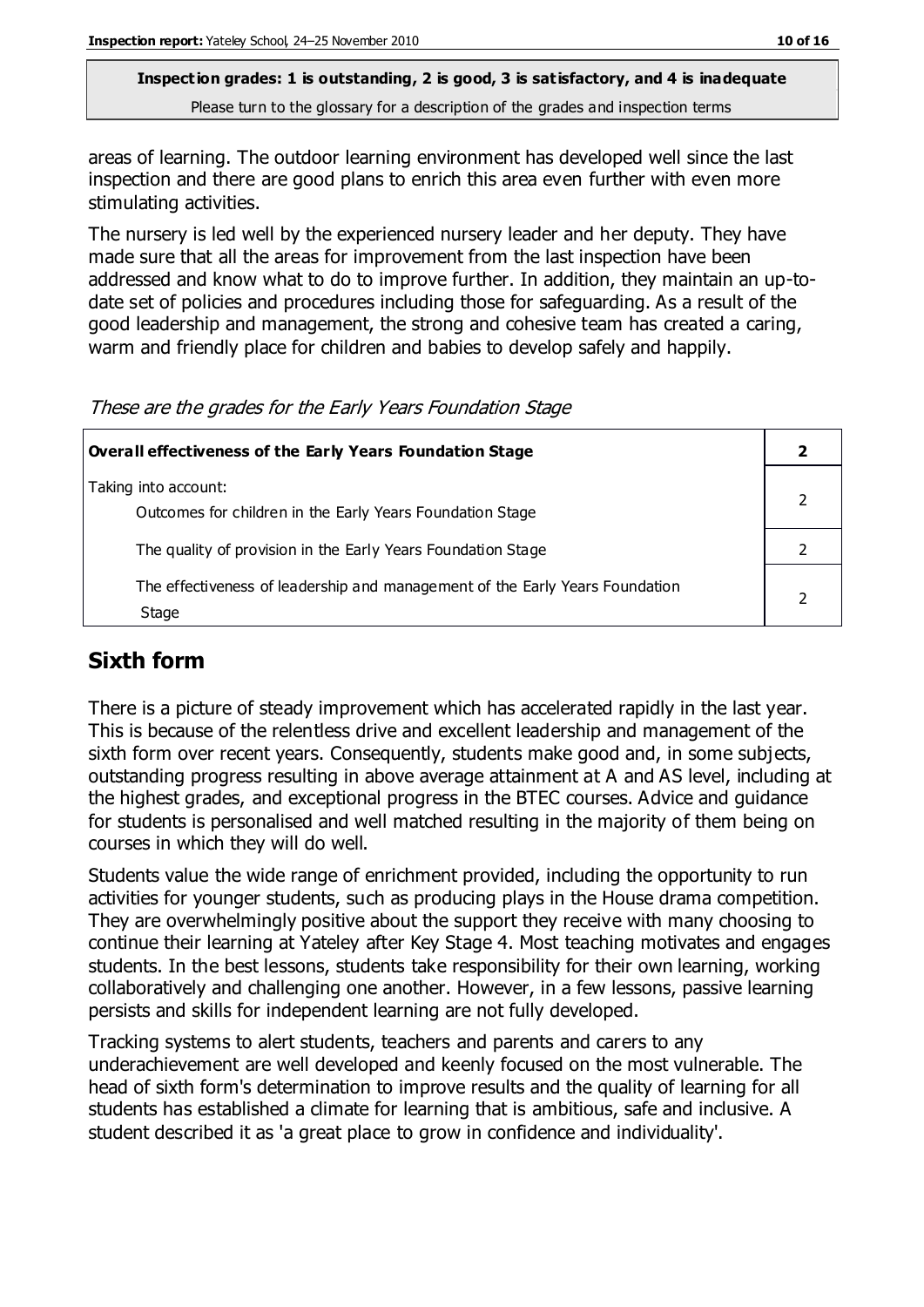These are the grades for the sixth form

| Overall effectiveness of the sixth form                         |  |  |
|-----------------------------------------------------------------|--|--|
| Taking into account:<br>Outcomes for students in the sixth form |  |  |
| The quality of provision in the sixth form                      |  |  |
| Leadership and management of the sixth form                     |  |  |

#### **Views of parents and carers**

The vast majority of parents and carers who returned the questionnaires were highly positive and supportive of the school. In all responses, other than the one concerned with developing a healthy lifestyle, the responses were above the current national benchmarks for agreeing with the statements. Inspectors found no evidence to support the concerns during the inspection.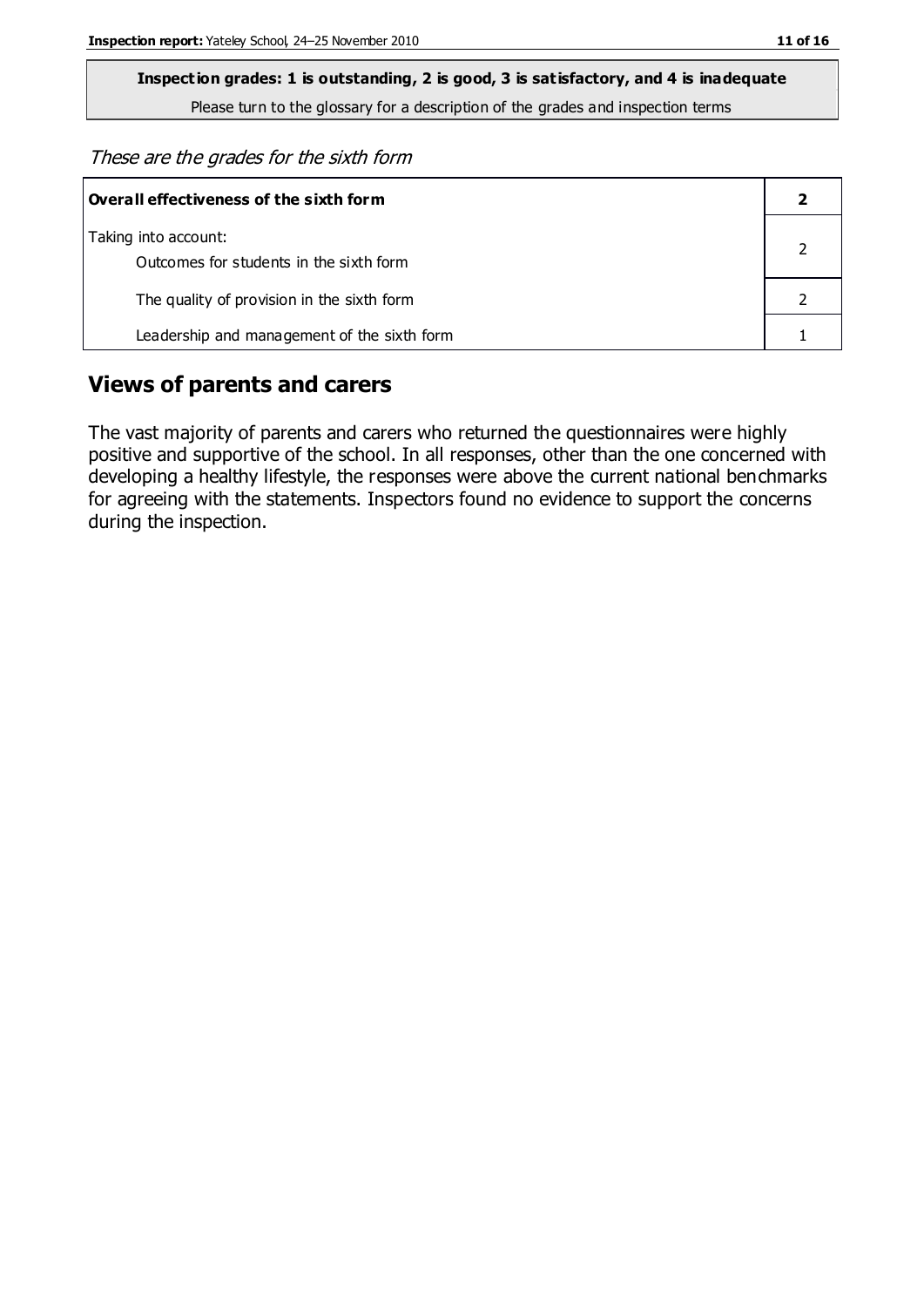#### **Responses from parents and carers to Ofsted's questionnaire**

Ofsted invited all the registered parents and carers of pupils registered at Yateley School to complete a questionnaire about their views of the school.

In the questionnaire, parents and carers were asked to record how strongly they agreed with 13 statements about the school.

The inspection team received 316 completed questionnaires by the end of the on-site inspection. In total, there are 1557 pupils registered at the school.

| <b>Statements</b>                                                                                                                                                                                                                                       | <b>Strongly</b><br>agree |               | <b>Agree</b> |               |                | <b>Disagree</b> |                | <b>Strongly</b><br>disagree |  |
|---------------------------------------------------------------------------------------------------------------------------------------------------------------------------------------------------------------------------------------------------------|--------------------------|---------------|--------------|---------------|----------------|-----------------|----------------|-----------------------------|--|
|                                                                                                                                                                                                                                                         | <b>Total</b>             | $\frac{1}{2}$ | <b>Total</b> | $\frac{1}{2}$ | <b>Total</b>   | $\frac{1}{2}$   | <b>Total</b>   | $\frac{1}{2}$               |  |
| My child enjoys school                                                                                                                                                                                                                                  | 150                      | 47            | 156          | 49            | 9              | 3               | $\mathbf{1}$   | $\mathbf 0$                 |  |
| The school keeps my child<br>safe                                                                                                                                                                                                                       | 160                      | 51            | 153          | 48            | $\overline{2}$ | $\mathbf{1}$    | $\mathbf 0$    | $\mathbf 0$                 |  |
| My school informs me about<br>my child's progress                                                                                                                                                                                                       | 138                      | 44            | 171          | 54            | $\overline{2}$ | $\mathbf{1}$    | $\mathbf 0$    | $\mathbf 0$                 |  |
| My child is making enough<br>progress at this school                                                                                                                                                                                                    | 145                      | 46            | 152          | 48            | 11             | 3               | $\mathbf 0$    | $\mathbf 0$                 |  |
| The teaching is good at this<br>school                                                                                                                                                                                                                  | 116                      | 37            | 182          | 58            | 8              | 3               | $\mathbf 0$    | $\mathbf 0$                 |  |
| The school helps me to<br>support my child's learning                                                                                                                                                                                                   | 101                      | 32            | 183          | 58            | 16             | 5               | $\mathbf{1}$   | $\mathbf 0$                 |  |
| The school helps my child to<br>have a healthy lifestyle                                                                                                                                                                                                | 77                       | 24            | 193          | 61            | 32             | 10              | $\mathbf 0$    | $\mathbf 0$                 |  |
| The school makes sure that<br>my child is well prepared for<br>the future (for example<br>changing year group,<br>changing school, and for<br>children who are finishing<br>school, entering further or<br>higher education, or entering<br>employment) | 133                      | 42            | 161          | 51            | $\mathbf{1}$   | $\mathbf 0$     | $\mathbf 0$    | $\mathbf 0$                 |  |
| The school meets my child's<br>particular needs                                                                                                                                                                                                         | 136                      | 43            | 163          | 59            | 9              | 3               | $\overline{2}$ | $\mathbf{1}$                |  |
| The school deals effectively<br>with unacceptable behaviour                                                                                                                                                                                             | 114                      | 36            | 175          | 55            | 13             | $\overline{4}$  | $\mathbf{1}$   | $\pmb{0}$                   |  |
| The school takes account of<br>my suggestions and concerns                                                                                                                                                                                              | 87                       | 28            | 198          | 63            | 10             | 3               | 1              | 0                           |  |
| The school is led and<br>managed effectively                                                                                                                                                                                                            | 170                      | 54            | 141          | 45            | $\overline{2}$ | $\mathbf{1}$    | $\mathbf 0$    | $\mathbf 0$                 |  |
| Overall, I am happy with my<br>child's experience at this<br>school                                                                                                                                                                                     | 178                      | 56            | 129          | 41            | $\overline{2}$ | $\mathbf{1}$    | $\mathbf 0$    | $\mathbf 0$                 |  |

The table above summarises the responses that parents and carers made to each statement. The percentages indicate the proportion of parents and carers giving that response out of the total number of completed questionnaires. Where one or more parents and carers chose not to answer a particular question, the percentages will not add up to 100%.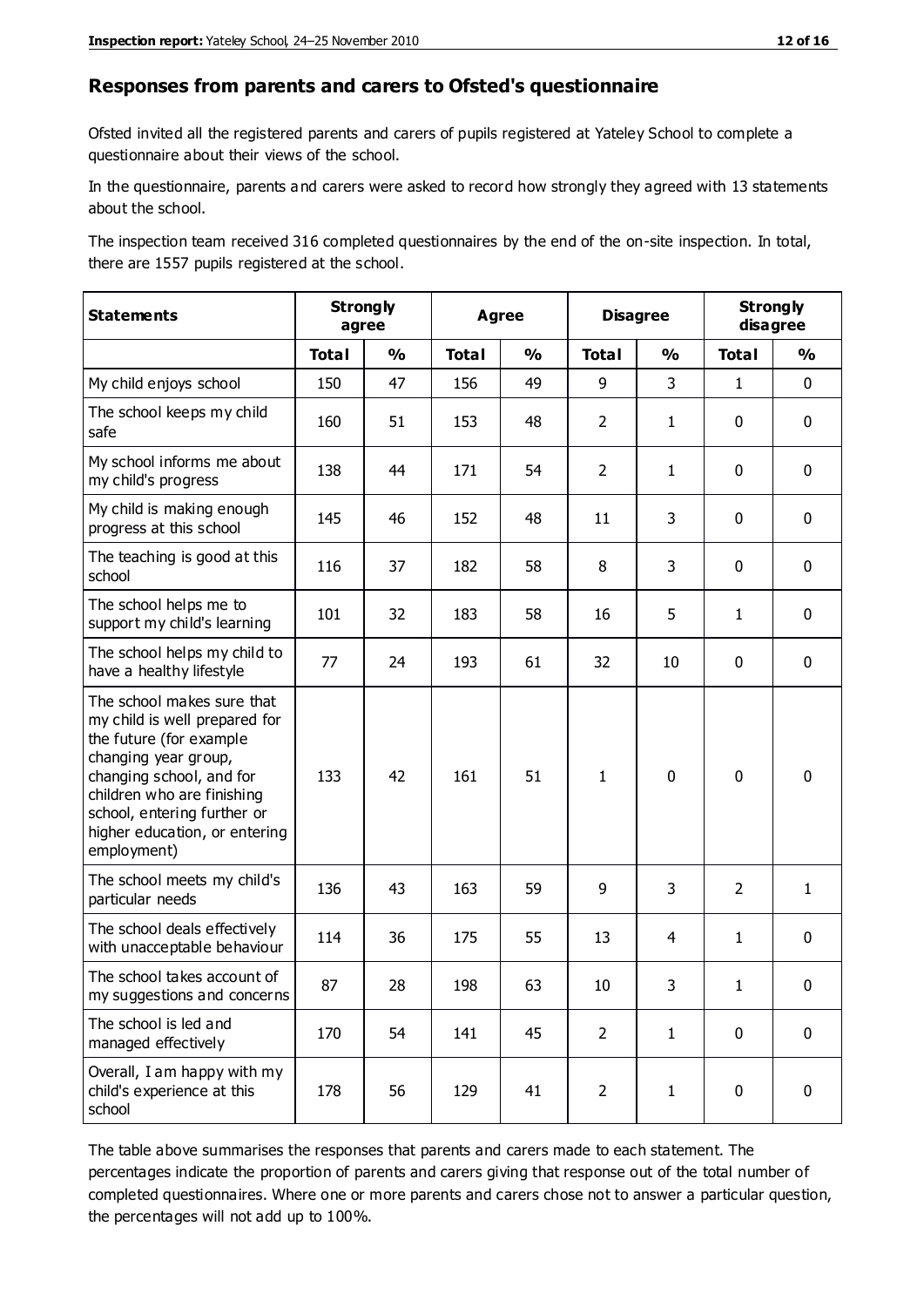# **Glossary**

| Grade   | <b>Judgement</b> | <b>Description</b>                                                                                                                                                                                                            |
|---------|------------------|-------------------------------------------------------------------------------------------------------------------------------------------------------------------------------------------------------------------------------|
| Grade 1 | Outstanding      | These features are highly effective. An outstanding school<br>provides exceptionally well for all its pupils' needs.                                                                                                          |
| Grade 2 | Good             | These are very positive features of a school. A school that<br>is good is serving its pupils well.                                                                                                                            |
| Grade 3 | Satisfactory     | These features are of reasonable quality. A satisfactory<br>school is providing adequately for its pupils.                                                                                                                    |
| Grade 4 | Inadequate       | These features are not of an acceptable standard. An<br>inadequate school needs to make significant improvement<br>in order to meet the needs of its pupils. Ofsted inspectors<br>will make further visits until it improves. |

#### **What inspection judgements mean**

#### **Overall effectiveness of schools**

|                       | Overall effectiveness judgement (percentage of schools) |      |                     |                   |
|-----------------------|---------------------------------------------------------|------|---------------------|-------------------|
| <b>Type of school</b> | <b>Outstanding</b>                                      | Good | <b>Satisfactory</b> | <b>Inadequate</b> |
| Nursery schools       | 58                                                      | 36   | 4                   | 2                 |
| Primary schools       | 8                                                       | 43   | 40                  | 9                 |
| Secondary schools     | 10                                                      | 35   | 42                  | 13                |
| Sixth forms           | 13                                                      | 39   | 45                  | 3                 |
| Special schools       | 33                                                      | 42   | 20                  | 4                 |
| Pupil referral units  | 18                                                      | 40   | 29                  | 12                |
| All schools           | 11                                                      | 42   | 38                  | 9                 |

New school inspection arrangements were introduced on 1 September 2009. This means that inspectors now make some additional judgements that were not made previously.

The data in the table above are for the period 1 September 2009 to 31 March 2010 and are the most recently published data available (see **[www.ofsted.gov.uk](http://www.ofsted.gov.uk/)**). Please note that the sample of schools inspected during the autumn and spring terms 2009/10 was not representative of all schools nationally, as weaker schools are inspected more frequently than good or outstanding schools.

Percentages are rounded and do not always add exactly to 100. Secondary school figures include those that have sixth forms, and sixth form figures include only the data specifically for sixth form inspection judgements.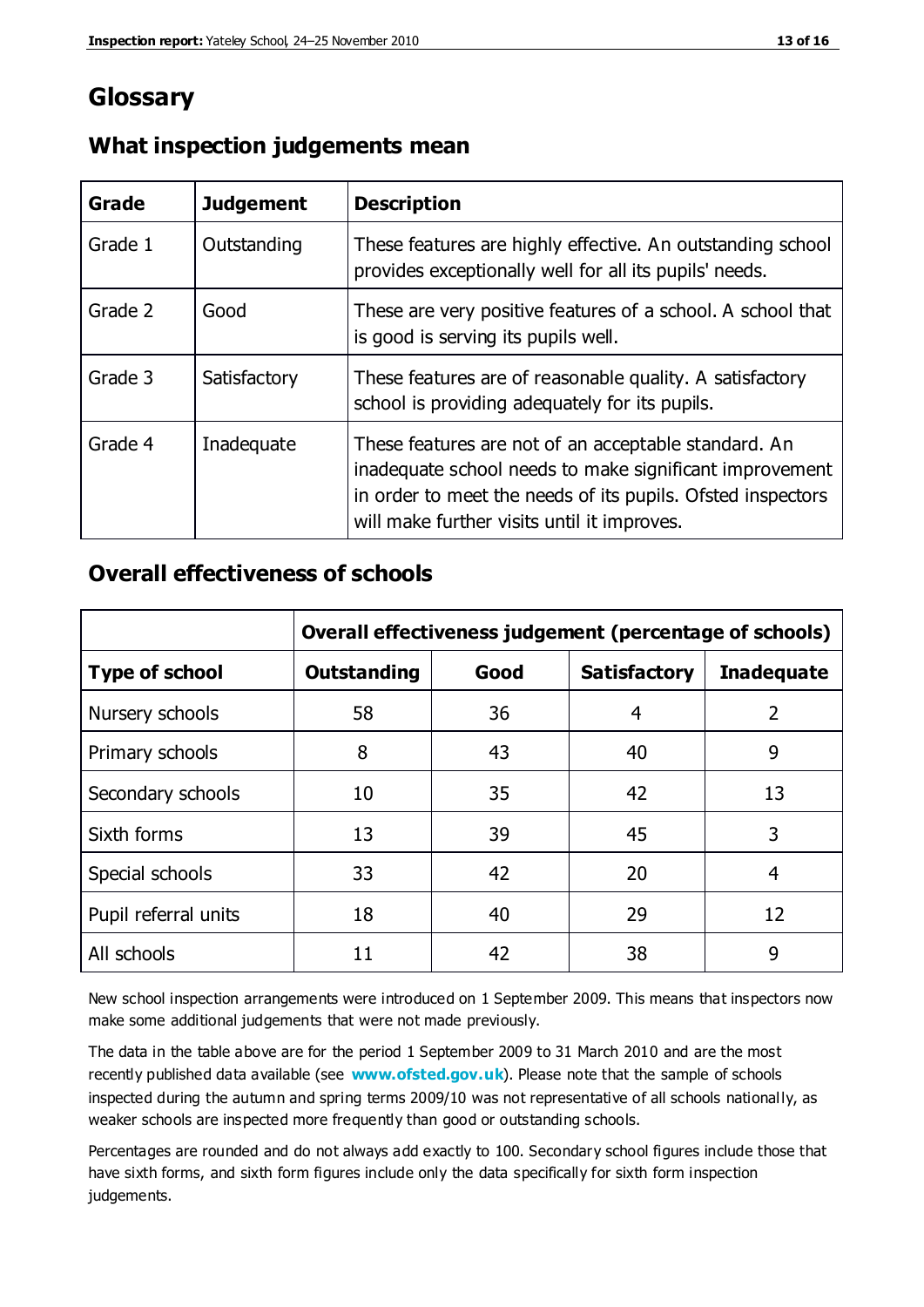# **Common terminology used by inspectors**

| Achievement:               | the progress and success of a pupil in their learning,<br>development or training.                                                                                                                                                          |  |  |
|----------------------------|---------------------------------------------------------------------------------------------------------------------------------------------------------------------------------------------------------------------------------------------|--|--|
| Attainment:                | the standard of the pupils' work shown by test and<br>examination results and in lessons.                                                                                                                                                   |  |  |
| Capacity to improve:       | the proven ability of the school to continue<br>improving. Inspectors base this judgement on what<br>the school has accomplished so far and on the quality<br>of its systems to maintain improvement.                                       |  |  |
| Leadership and management: | the contribution of all the staff with responsibilities,<br>not just the headteacher, to identifying priorities,<br>directing and motivating staff and running the school.                                                                  |  |  |
| Learning:                  | how well pupils acquire knowledge, develop their<br>understanding, learn and practise skills and are<br>developing their competence as learners.                                                                                            |  |  |
| Overall effectiveness:     | inspectors form a judgement on a school's overall<br>effectiveness based on the findings from their<br>inspection of the school. The following judgements,<br>in particular, influence what the overall effectiveness<br>judgement will be. |  |  |
|                            | The school's capacity for sustained<br>improvement.                                                                                                                                                                                         |  |  |
|                            | Outcomes for individuals and groups of pupils.                                                                                                                                                                                              |  |  |
|                            | The quality of teaching.                                                                                                                                                                                                                    |  |  |
|                            | The extent to which the curriculum meets<br>pupils' needs, including, where relevant,<br>through partnerships.                                                                                                                              |  |  |
|                            | The effectiveness of care, guidance and<br>support.                                                                                                                                                                                         |  |  |
| Progress:                  | the rate at which pupils are learning in lessons and<br>over longer periods of time. It is often measured by<br>comparing the pupils' attainment at the end of a key                                                                        |  |  |

stage with their attainment when they started.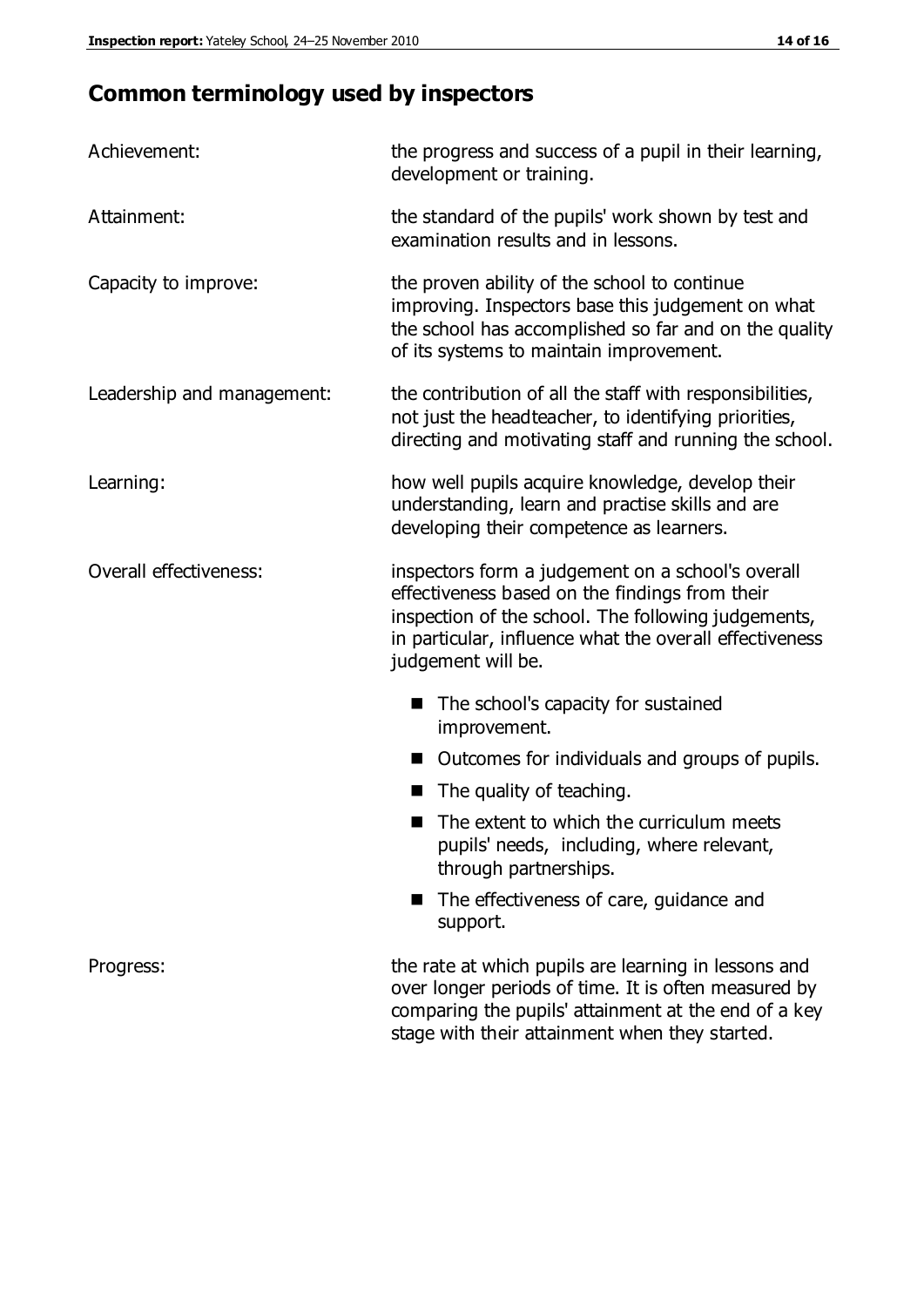#### **This letter is provided for the school, parents and carers to share with their children. It describes Ofsted's main findings from the inspection of their school.**

16 November 2010

#### Dear Students

#### **Inspection of Yateley School, Yateley GU46 6NW**

You might remember that we inspected your school recently. We were impressed with your friendliness and good behaviour. Many of you completed questionnaires and some of you met with inspectors to talk about your school life.

Many of you told us that Yateley is a good school and we agree. There have been many improvements since the last time the school was inspected. Examples of what the school does well include:

- encouraging you to attend regularly and, as a result, your attendance is above average
- enabling more of you achieving better GCSE results
- **providing more good lessons**
- a good and improving curriculum
- developing better ways in which the school looks after you
- good leadership and management
- $\blacksquare$  the sixth form is led excellently and helps you gain good grades
- $\blacksquare$  the nursery is well led and the children who attend are well looked after.

The inspectors talked with your headteacher, staff and governors about what areas the school could improve. We agreed with the points in their good plans, which have already identified the following:

- increasing the amount of good lessons and ensuring you all understand what you need to do to make even better progress
- making sure safeguarding systems are always up-to-date
- writing plans which help you continue to learn about the different backgrounds and beliefs of people who live further afield in this country and around the world.

The team hope that you continue to enjoy your time at Yateley and wish you every success in the future.

Yours sincerely

John Seal Her Majesty's Inspector